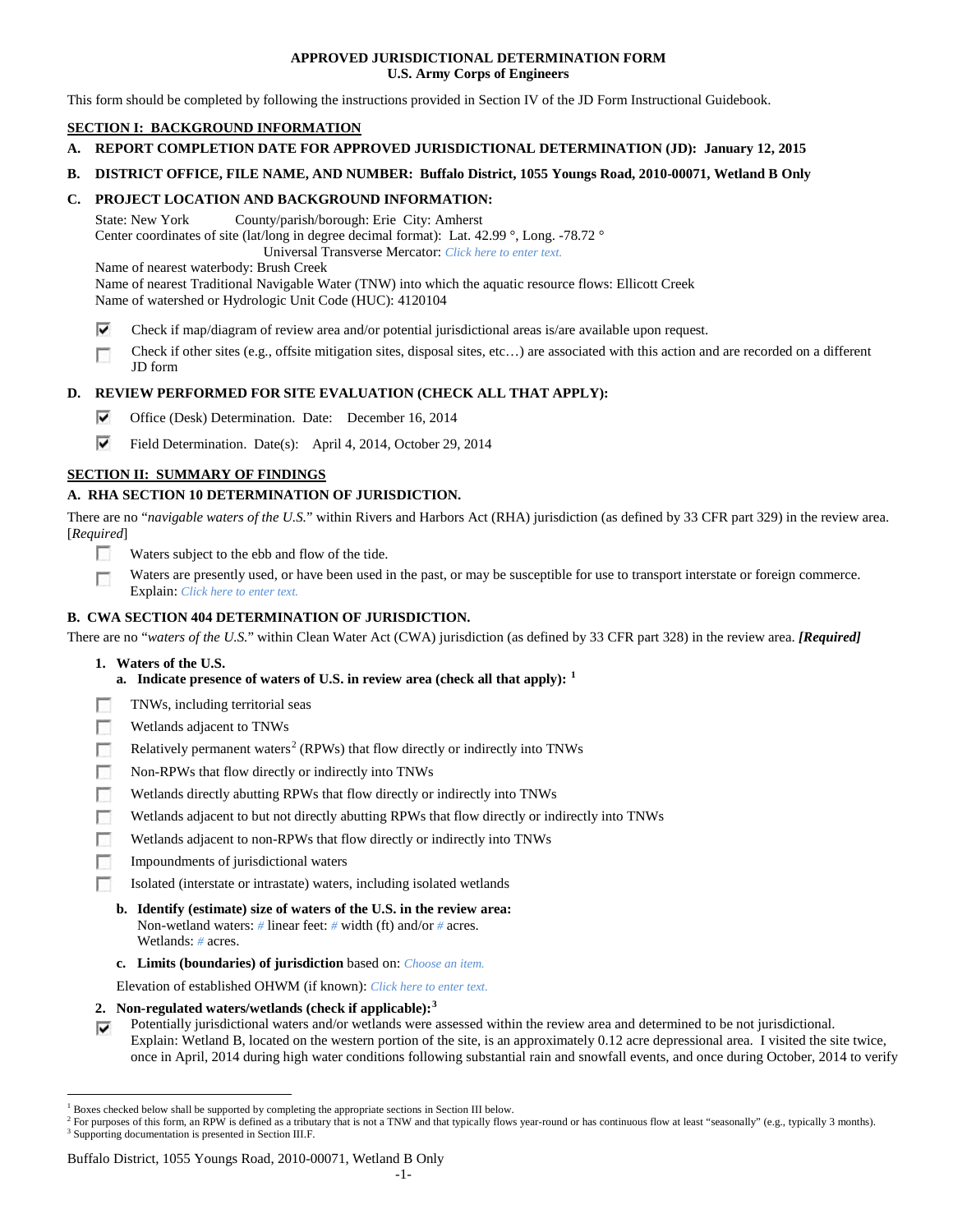the re-flagged boundary. There was no indication of any flow away from the wetland. There were two visible yard drains in the vicinity of the wetland (7-10 yards). The first drain is located behind the brown privacy fence. The second drain is located in a raised planting, and there was no evidence of overland flow or other channels/high water marks which would indicate that water leaves this wetland during either site visit. There was approximately 2-6 inches of standing water in this wetland during my April, 2014 visit. The nearest tributary, Brush Creek, is approximately 800 feet away. Due to the type of soil and the distance between the wetland and Brush Creek, it is very unlikely that there is a shallow subsurface connection between the wetland and the creek. In addition, there is no direct ecological continuum between the wetland and the creek.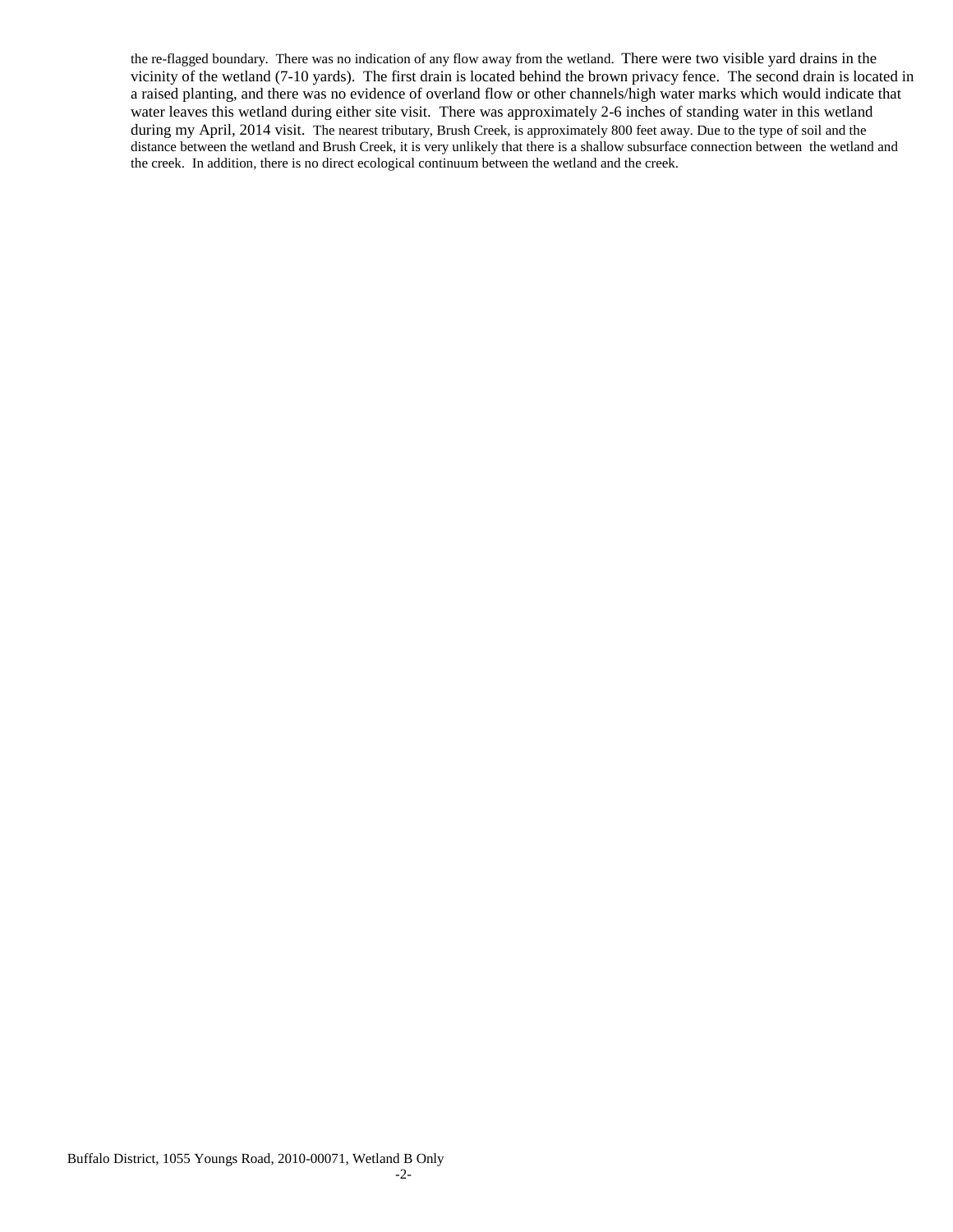## **SECTION III: CWA ANALYSIS**

## **A. TNWs AND WETLANDS ADJACENT TO TNWs**

**The agencies will assert jurisdiction over TNWs and wetlands adjacent to TNWs. If the aquatic resource is a TNW, complete Section III.A.1 and Section III.D.1. only; if the aquatic resource is a wetland adjacent to a TNW, complete Sections III.A.1 and 2 and Section III.D.1.; otherwise, see Section III.B below**.

- **1. TNW**  Identify TNW: *Click here to enter text.* Summarize rationale supporting determination: *Click here to enter text.*
- **2. Wetland adjacent to TNW**
	- Summarize rationale supporting conclusion that wetland is "adjacent": *Click here to enter text.*

## **B. CHARACTERISTICS OF TRIBUTARY (THAT IS NOT A TNW) AND ITS ADJACENT WETLANDS (IF ANY):**

**This section summarizes information regarding characteristics of the tributary and its adjacent wetlands, if any, and it helps determine whether or not the standards for jurisdiction established under Rapanos have been met.** 

**The agencies will assert jurisdiction over non-navigable tributaries of TNWs where the tributaries are "relatively permanent waters" (RPWs), i.e. tributaries that typically flow year-round or have continuous flow at least seasonally (e.g., typically 3 months). A wetland that directly abuts an RPW is also jurisdictional. If the aquatic resource is not a TNW, but has year-round (perennial) flow, skip to Section III.D.2. If the aquatic resource is a wetland directly abutting a tributary with perennial flow, skip to Section III.D.4.**

**A wetland that is adjacent to but that does not directly abut an RPW requires a significant nexus evaluation. Corps districts and EPA regions will include in the record any available information that documents the existence of a significant nexus between a relatively permanent tributary that is not perennial (and its adjacent wetlands if any) and a traditional navigable water, even though a significant nexus finding is not required as a matter of law.**

**If the waterbody[4](#page-2-0) is not an RPW, or a wetland directly abutting an RPW, a JD will require additional data to determine if the waterbody has a significant nexus with a TNW. If the tributary has adjacent wetlands, the significant nexus evaluation must consider the tributary in combination with all of its adjacent wetlands. This significant nexus evaluation that combines, for analytical purposes, the tributary and all of its adjacent wetlands is used whether the review area identified in the JD request is the tributary, or its adjacent wetlands, or both. If the JD covers a tributary with adjacent wetlands, complete Section III.B.1 for the tributary, Section III.B.2 for any onsite wetlands, and Section III.B.3 for all wetlands adjacent to that tributary, both onsite and offsite. The determination whether a significant nexus exists is determined in Section III.C below.**

**1. Characteristics of non-TNWs that flow directly or indirectly into TNW**

**(i) General Area Conditions:**

Watershed size: *# Choose an item.* Drainage area: *# Choose an item.*

Average annual rainfall: *#* inches Average annual snowfall: *#* inches

#### **(ii) Physical Characteristics:**

- (a) Relationship with TNW:
	- Tributary flows directly into TNW.

n Tributary flows through *Choose an item.* tributaries before entering TNW.

Project waters are *Choose an item.* river miles from TNW. Project waters are *Choose an item.* river miles from RPW. Project waters are *Choose an item.* aerial (straight) miles from TNW. Project waters are *Choose an item.* aerial (straight) miles from RPW. Project waters cross or serve as state boundaries. Explain: *Click here to enter text.*

Identify flow route to TNW<sup>[5](#page-2-1)</sup>: *Click here to enter text.* Tributary stream order, if known: *Click here to enter text.*

(b) General Tributary Characteristics (check all that apply):

**Tributary** is: Natural

- $\sim$ Artificial (man-made). Explain: *Click here to enter text.*
- Manipulated (man-altered). Explain: *Click here to enter text.*

#### Buffalo District, 1055 Youngs Road, 2010-00071, Wetland B Only

<span id="page-2-1"></span><span id="page-2-0"></span> $4$  Note that the Instructional Guidebook contains additional information regarding swales, ditches, washes, and erosional features generally and in the arid West.<br> $5$  Flow route can be described by identifying, e.g., tri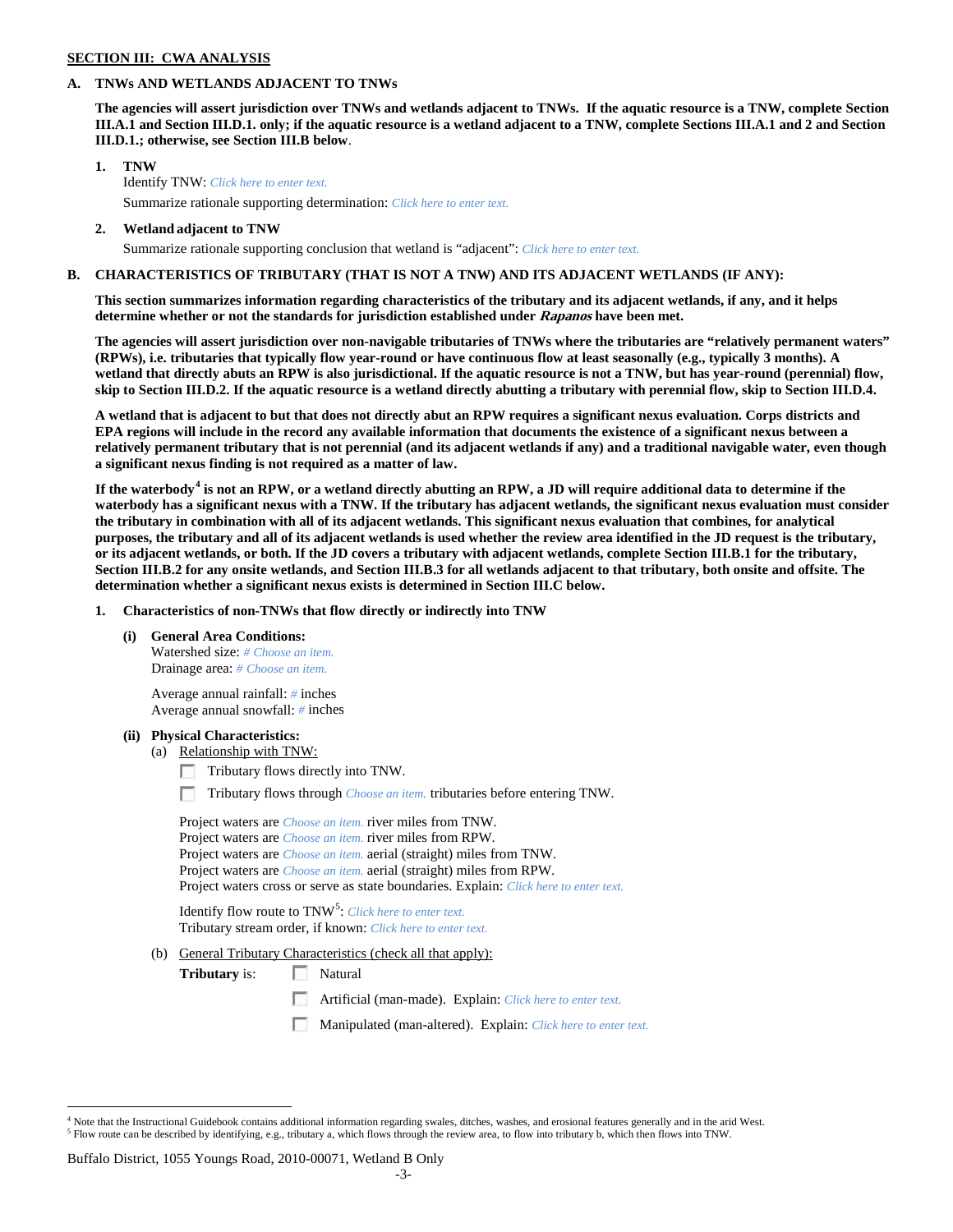| Tributary properties with respect to top of bank (estimate):<br>Average width: $#$ feet<br>Average depth: $#$ feet<br>Average side slopes: Choose an item.                                                                                                                                                                                                                                                                                                                                                                                             |                                                                                                                       |                                                                                                                                          |    |                                                                             |             |                    |  |                                                                                                                                                        |  |  |  |  |  |
|--------------------------------------------------------------------------------------------------------------------------------------------------------------------------------------------------------------------------------------------------------------------------------------------------------------------------------------------------------------------------------------------------------------------------------------------------------------------------------------------------------------------------------------------------------|-----------------------------------------------------------------------------------------------------------------------|------------------------------------------------------------------------------------------------------------------------------------------|----|-----------------------------------------------------------------------------|-------------|--------------------|--|--------------------------------------------------------------------------------------------------------------------------------------------------------|--|--|--|--|--|
|                                                                                                                                                                                                                                                                                                                                                                                                                                                                                                                                                        | Primary tributary substrate composition (check all that apply):                                                       |                                                                                                                                          |    |                                                                             |             |                    |  |                                                                                                                                                        |  |  |  |  |  |
|                                                                                                                                                                                                                                                                                                                                                                                                                                                                                                                                                        |                                                                                                                       | <b>Silts</b>                                                                                                                             |    | Sands                                                                       |             |                    |  | Concrete                                                                                                                                               |  |  |  |  |  |
|                                                                                                                                                                                                                                                                                                                                                                                                                                                                                                                                                        |                                                                                                                       | Cobbles                                                                                                                                  | ы  | Gravel                                                                      |             |                    |  | Muck                                                                                                                                                   |  |  |  |  |  |
|                                                                                                                                                                                                                                                                                                                                                                                                                                                                                                                                                        |                                                                                                                       | Bedrock                                                                                                                                  | L. | Vegetation. Type/% cover: Click here to enter text.                         |             |                    |  |                                                                                                                                                        |  |  |  |  |  |
|                                                                                                                                                                                                                                                                                                                                                                                                                                                                                                                                                        |                                                                                                                       | Other. Explain: Click here to enter text.                                                                                                |    |                                                                             |             |                    |  |                                                                                                                                                        |  |  |  |  |  |
| Tributary condition/stability [e.g., highly eroding, sloughing banks]. Explain: Click here to enter text.<br>Presence of run/riffle/pool complexes. Explain: Click here to enter text.<br>Tributary geometry: Choose an item.<br>Tributary gradient (approximate average slope): #%<br>$(c)$ Flow:<br>Tributary provides for: Choose an item.<br>Estimate average number of flow events in review area/year: Choose an item.<br>Describe flow regime: Click here to enter text.<br>Other information on duration and volume: Click here to enter text. |                                                                                                                       |                                                                                                                                          |    |                                                                             |             |                    |  |                                                                                                                                                        |  |  |  |  |  |
|                                                                                                                                                                                                                                                                                                                                                                                                                                                                                                                                                        |                                                                                                                       |                                                                                                                                          |    |                                                                             |             |                    |  |                                                                                                                                                        |  |  |  |  |  |
|                                                                                                                                                                                                                                                                                                                                                                                                                                                                                                                                                        |                                                                                                                       |                                                                                                                                          |    | Surface flow is: Choose an item. Characteristics: Click here to enter text. |             |                    |  |                                                                                                                                                        |  |  |  |  |  |
|                                                                                                                                                                                                                                                                                                                                                                                                                                                                                                                                                        |                                                                                                                       | Subsurface flow: Choose an item. Explain findings: Click here to enter text.<br>Dye (or other) test performed: Click here to enter text. |    |                                                                             |             |                    |  |                                                                                                                                                        |  |  |  |  |  |
|                                                                                                                                                                                                                                                                                                                                                                                                                                                                                                                                                        | Tributary has (check all that apply):<br>$\Box$ Bed and banks                                                         |                                                                                                                                          |    |                                                                             |             |                    |  |                                                                                                                                                        |  |  |  |  |  |
|                                                                                                                                                                                                                                                                                                                                                                                                                                                                                                                                                        |                                                                                                                       | $\Box$ OHWM <sup>6</sup> (check all indicators that apply):                                                                              |    |                                                                             |             |                    |  |                                                                                                                                                        |  |  |  |  |  |
|                                                                                                                                                                                                                                                                                                                                                                                                                                                                                                                                                        |                                                                                                                       |                                                                                                                                          |    | $\Box$ clear, natural line impressed on the bank $\Box$                     |             |                    |  | the presence of litter and debris                                                                                                                      |  |  |  |  |  |
|                                                                                                                                                                                                                                                                                                                                                                                                                                                                                                                                                        |                                                                                                                       | changes in the character of soil                                                                                                         |    |                                                                             |             |                    |  | destruction of terrestrial vegetation                                                                                                                  |  |  |  |  |  |
|                                                                                                                                                                                                                                                                                                                                                                                                                                                                                                                                                        |                                                                                                                       | shelving                                                                                                                                 |    |                                                                             | L.          |                    |  | the presence of wrack line                                                                                                                             |  |  |  |  |  |
|                                                                                                                                                                                                                                                                                                                                                                                                                                                                                                                                                        |                                                                                                                       |                                                                                                                                          |    | vegetation matted down, bent, or absent                                     |             | sediment sorting   |  |                                                                                                                                                        |  |  |  |  |  |
|                                                                                                                                                                                                                                                                                                                                                                                                                                                                                                                                                        |                                                                                                                       | leaf litter disturbed or washed away                                                                                                     |    |                                                                             |             | scour              |  | multiple observed or predicted flow events                                                                                                             |  |  |  |  |  |
|                                                                                                                                                                                                                                                                                                                                                                                                                                                                                                                                                        | L.                                                                                                                    | sediment deposition<br>water staining                                                                                                    |    |                                                                             |             |                    |  | abrupt change in plant community Click here to enter text.                                                                                             |  |  |  |  |  |
|                                                                                                                                                                                                                                                                                                                                                                                                                                                                                                                                                        |                                                                                                                       |                                                                                                                                          |    |                                                                             |             |                    |  |                                                                                                                                                        |  |  |  |  |  |
|                                                                                                                                                                                                                                                                                                                                                                                                                                                                                                                                                        | other (list): Click here to enter text.<br>$\Box$ Discontinuous OHWM. <sup>7</sup> Explain: Click here to enter text. |                                                                                                                                          |    |                                                                             |             |                    |  |                                                                                                                                                        |  |  |  |  |  |
|                                                                                                                                                                                                                                                                                                                                                                                                                                                                                                                                                        |                                                                                                                       | High Tide Line indicated by:                                                                                                             |    |                                                                             |             |                    |  | If factors other than the OHWM were used to determine lateral extent of CWA jurisdiction (check all that apply):<br>Mean High Water Mark indicated by: |  |  |  |  |  |
|                                                                                                                                                                                                                                                                                                                                                                                                                                                                                                                                                        | $\sim$                                                                                                                | oil or scum line along shore objects                                                                                                     |    |                                                                             |             |                    |  | survey to available datum;                                                                                                                             |  |  |  |  |  |
|                                                                                                                                                                                                                                                                                                                                                                                                                                                                                                                                                        | FЛ                                                                                                                    |                                                                                                                                          |    | fine shell or debris deposits (foreshore)                                   | <b>I</b> in | physical markings; |  |                                                                                                                                                        |  |  |  |  |  |
|                                                                                                                                                                                                                                                                                                                                                                                                                                                                                                                                                        | $\mathbb{R}^n$                                                                                                        | physical markings/characteristics                                                                                                        |    |                                                                             | $\Box$      |                    |  | vegetation lines/changes in vegetation types.                                                                                                          |  |  |  |  |  |
|                                                                                                                                                                                                                                                                                                                                                                                                                                                                                                                                                        |                                                                                                                       | tidal gauges                                                                                                                             |    |                                                                             |             |                    |  |                                                                                                                                                        |  |  |  |  |  |
|                                                                                                                                                                                                                                                                                                                                                                                                                                                                                                                                                        | L.                                                                                                                    | other (list): Click here to enter text.                                                                                                  |    |                                                                             |             |                    |  |                                                                                                                                                        |  |  |  |  |  |
|                                                                                                                                                                                                                                                                                                                                                                                                                                                                                                                                                        | <b>Chemical Characteristics:</b>                                                                                      |                                                                                                                                          |    |                                                                             |             |                    |  | Characterize tributary (e.g., water color is clear, discolored, oily film; water quality; general watershed characteristics, etc.).                    |  |  |  |  |  |

Explain: *Click here to enter text.*

**(iii)** 

Identify specific pollutants, if known: *Click here to enter text.*

<span id="page-3-1"></span><span id="page-3-0"></span> <sup>6</sup> <sup>6</sup>A natural or man-made discontinuity in the OHWM does not necessarily sever jurisdiction (e.g., where the stream temporarily flows underground, or where the OHWM has been removed by development or agricultural practices). Where there is a break in the OHWM that is unrelated to the waterbody's flow regime (e.g., flow over a rock outcrop or through a culvert), the agencies will look for indicators of flow above and below the break. 7 Ibid.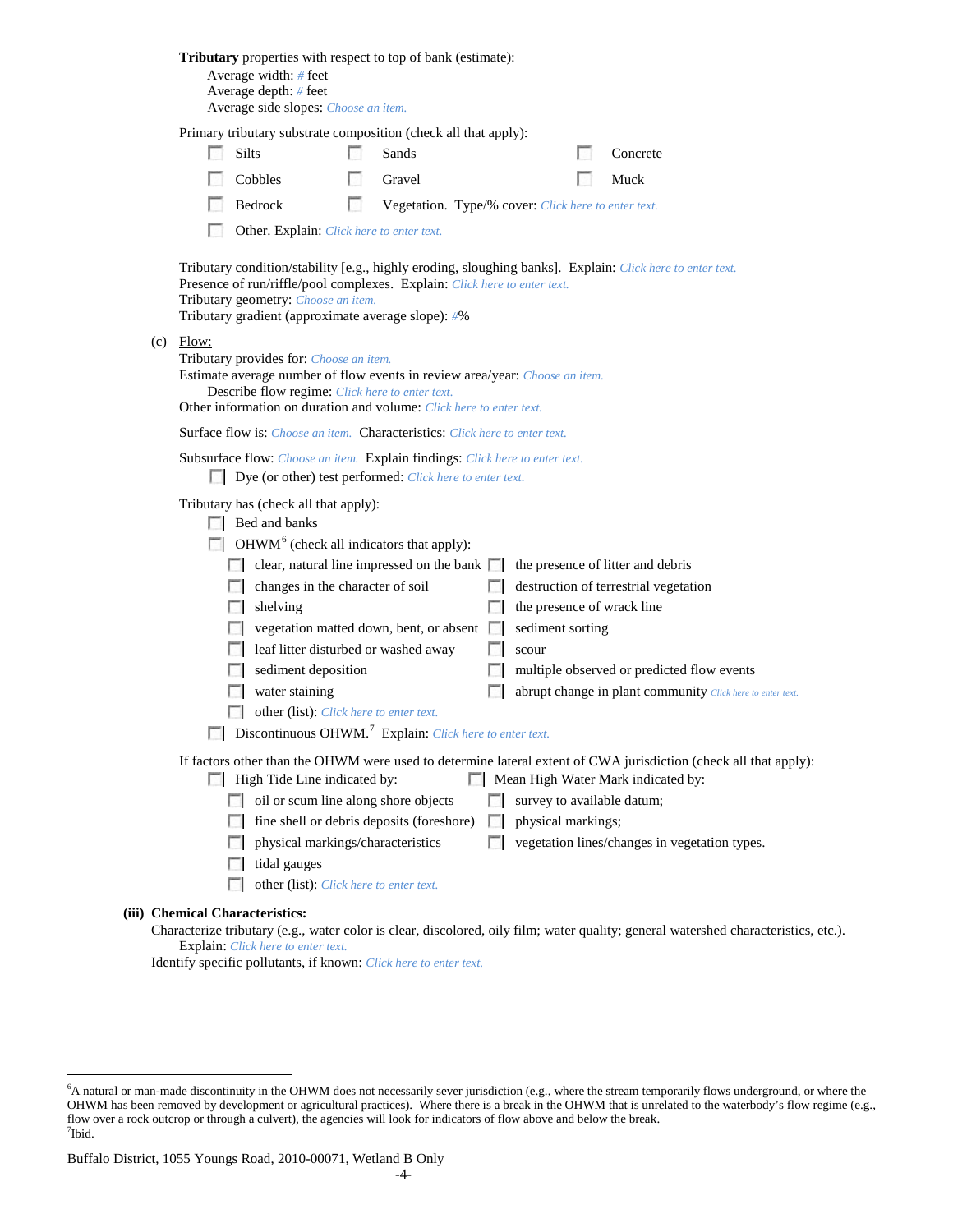## **(iv) Biological Characteristics. Channel supports (check all that apply):**

- Riparian corridor. Characteristics (type, average width): *Click here to enter text.*
- Wetland fringe. Characteristics: *Click here to enter text.*
- Habitat for:
	- Federally Listed species. Explain findings: *Click here to enter text.*
	- Fish/spawn areas. Explain findings: *Click here to enter text.*
	- Other environmentally-sensitive species. Explain findings: *Click here to enter text.* m.
	- n Aquatic/wildlife diversity. Explain findings: *Click here to enter text.*

#### **2. Characteristics of wetlands adjacent to non-TNW that flow directly or indirectly into TNW**

## **(i) Physical Characteristics:**

- (a) General Wetland Characteristics:
	- Properties:

Wetland size: *#* acres Wetland type. Explain: *Click here to enter text.*

Wetland quality. Explain: *Click here to enter text.*

Project wetlands cross or serve as state boundaries. Explain: *Click here to enter text.*

(b) General Flow Relationship with Non-TNW: Flow is: *Choose an item.* Explain: *Click here to enter text.*

Surface flow is: *Choose an item.* Characteristics: *Click here to enter text.*

Subsurface flow: *Choose an item.* Explain findings: *Click here to enter text.*

Dye (or other) test performed: *Click here to enter text.*

## (c) Wetland Adjacency Determination with Non-TNW:

- $\Box$  Directly abutting
- Not directly abutting
	- **COLLEGE** Discrete wetland hydrologic connection. Explain: *Click here to enter text.*
	- Ecological connection. Explain: *Click here to enter text.* E.
	- $\mathcal{L}$ Separated by berm/barrier. Explain: *Click here to enter text.*
- (d) Proximity (Relationship) to TNW

Project wetlands are *Choose an item.* river miles from TNW. Project waters are *Choose an item.* aerial (straight) miles from TNW. Flow is from: *Choose an item.* Estimate approximate location of wetland as within the *Choose an item.* floodplain.

#### **(ii) Chemical Characteristics:**

Characterize wetland system (e.g., water color is clear, brown, oil film on surface; water quality; general watershed characteristics; etc.). Explain: *Click here to enter text.*

Identify specific pollutants, if known: *Click here to enter text.*

## **(iii) Biological Characteristics. Wetland supports (check all that apply):**

- Riparian buffer. Characteristics (type, average width): *Click here to enter text.*
- Vegetation type/percent cover. Explain: *Click here to enter text.*
- **Habitat for:** 
	- Federally Listed species. Explain findings: *Click here to enter text*.
	- Fish/spawn areas. Explain findings: *Click here to enter text.*
	- Other environmentally-sensitive species. Explain findings: *Click here to enter text.*
	- Aquatic/wildlife diversity. Explain findings: *Click here to enter text.*

#### **3. Characteristics of all wetlands adjacent to the tributary (if any)**

All wetland(s) being considered in the cumulative analysis: *Choose an item.* Approximately (*#*) acres in total are being considered in the cumulative analysis.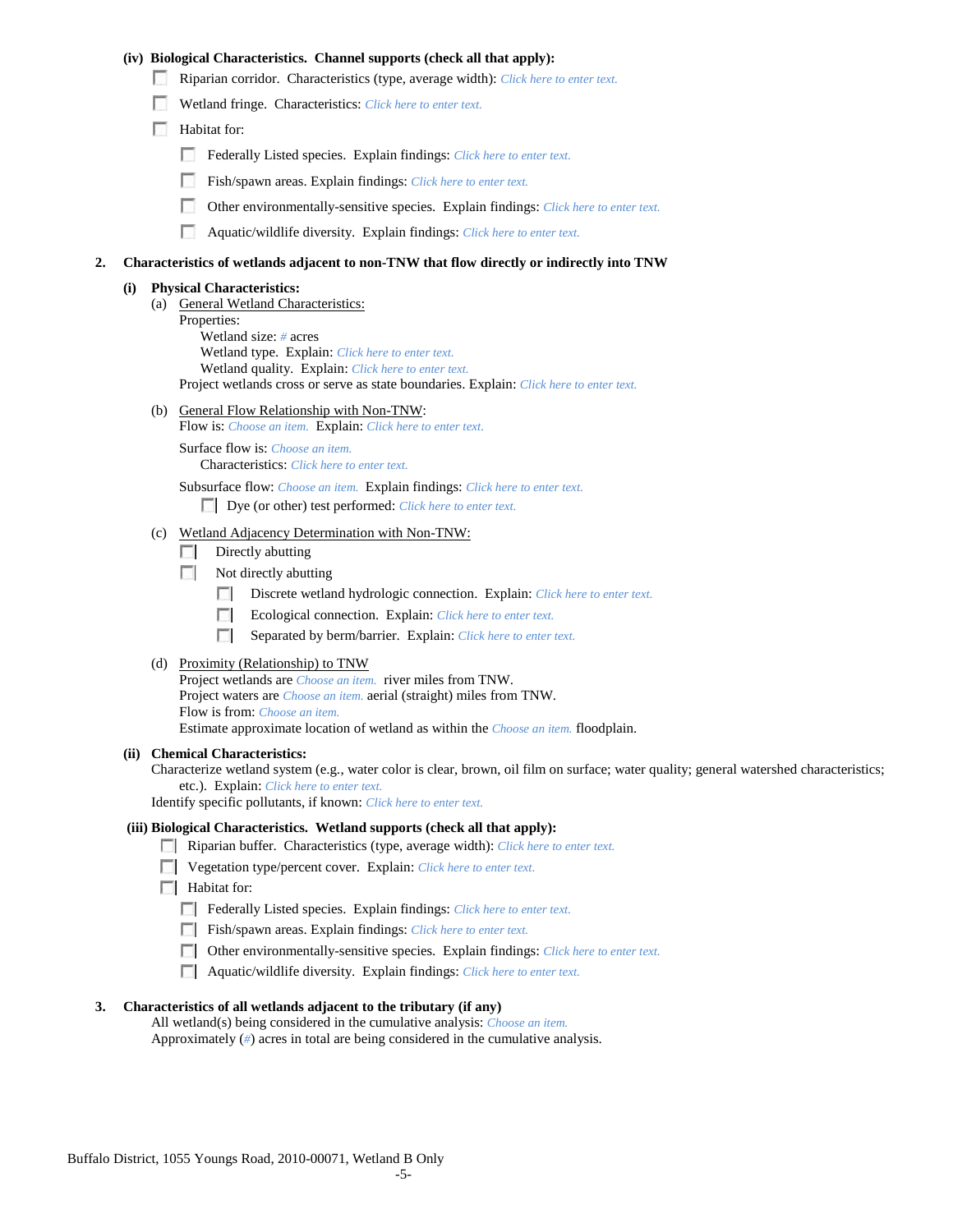For each wetland, specify the following:

| Directly abuts? $(Y/N)$ | Size (in acres) | Directly abuts? $(Y/N)$ | Size (in acres) |
|-------------------------|-----------------|-------------------------|-----------------|
|                         |                 | Y/N                     |                 |
| V/N                     |                 | Y/N                     |                 |
| V/N                     |                 | Y/N                     |                 |
|                         |                 | Y/N                     |                 |

Summarize overall biological, chemical and physical functions being performed: *Click here to enter text.*

# **C. SIGNIFICANT NEXUS DETERMINATION**

**A significant nexus analysis will assess the flow characteristics and functions of the tributary itself and the functions performed by any wetlands adjacent to the tributary to determine if they significantly affect the chemical, physical, and biological integrity of a TNW. For each of the following situations, a significant nexus exists if the tributary, in combination with all of its adjacent wetlands, has more than a speculative or insubstantial effect on the chemical, physical and/or biological integrity of a TNW. Considerations when evaluating significant nexus include, but are not limited to the volume, duration, and frequency of the flow of water in the tributary and its proximity to a TNW, and the functions performed by the tributary and all its adjacent wetlands. It is not appropriate to determine significant nexus based solely on any specific threshold of distance (e.g. between a tributary and its adjacent wetland or between a tributary and the TNW). Similarly, the fact an adjacent wetland lies within or outside of a floodplain is not solely determinative of significant nexus.** 

## **Draw connections between the features documented and the effects on the TNW, as identified in the** *Rapanos* **Guidance and discussed in the Instructional Guidebook. Factors to consider include, for example:**

- Does the tributary, in combination with its adjacent wetlands (if any), have the capacity to carry pollutants or flood waters to TNWs, or to reduce the amount of pollutants or flood waters reaching a TNW?
- Does the tributary, in combination with its adjacent wetlands (if any), provide habitat and lifecycle support functions for fish and other species, such as feeding, nesting, spawning, or rearing young for species that are present in the TNW?
- Does the tributary, in combination with its adjacent wetlands (if any), have the capacity to transfer nutrients and organic carbon that support downstream foodwebs?
- Does the tributary, in combination with its adjacent wetlands (if any), have other relationships to the physical, chemical, or biological integrity of the TNW?

## *Note: the above list of considerations is not inclusive and other functions observed or known to occur should be documented below:*

- **1. Significant nexus findings for non-RPW that has no adjacent wetlands and flows directly or indirectly into TNWs.** Explain findings of presence or absence of significant nexus below, based on the tributary itself, then go to Section III.D: *Click here to enter text.*
- **2. Significant nexus findings for non-RPW and its adjacent wetlands, where the non-RPW flows directly or indirectly into TNWs.**  Explain findings of presence or absence of significant nexus below, based on the tributary in combination with all of its adjacent wetlands, then go to Section III.D: *Click here to enter text.*
- **3. Significant nexus findings for wetlands adjacent to an RPW but that do not directly abut the RPW.** Explain findings of presence or absence of significant nexus below, based on the tributary in combination with all of its adjacent wetlands, then go to Section III.D: *Click here to enter text.*

# **D. DETERMINATIONS OF JURISDICTIONAL FINDINGS. THE SUBJECT WATERS/WETLANDS ARE (CHECK ALL THAT APPLY):**

- **1. TNWs and Adjacent Wetlands.** Check all that apply and provide size estimates in review area:
	- TNWs: *#* linear feet *#* width (ft), Or, *#* acres.
	- **Wetlands adjacent to TNWs:** # acres.

# **2. RPWs that flow directly or indirectly into TNWs.**

- Tributaries of TNWs where tributaries typically flow year-round are jurisdictional. Provide data and rationale indicating that tributary is perennial: *Click here to enter text.*.
- Tributaries of TNW where tributaries have continuous flow "seasonally" (e.g., typically three months each year) are jurisdictional.  $\mathcal{L}$ Data supporting this conclusion is provided at Section III.B. Provide rationale indicating that tributary flows seasonally: *Click here to enter text.*.

Provide estimates for jurisdictional waters in the review area (check all that apply):

- Tributary waters: # linear feet # width (ft).
- Other non-wetland waters: *#* acres.

Identify type(s) of waters: *Click here to enter text.*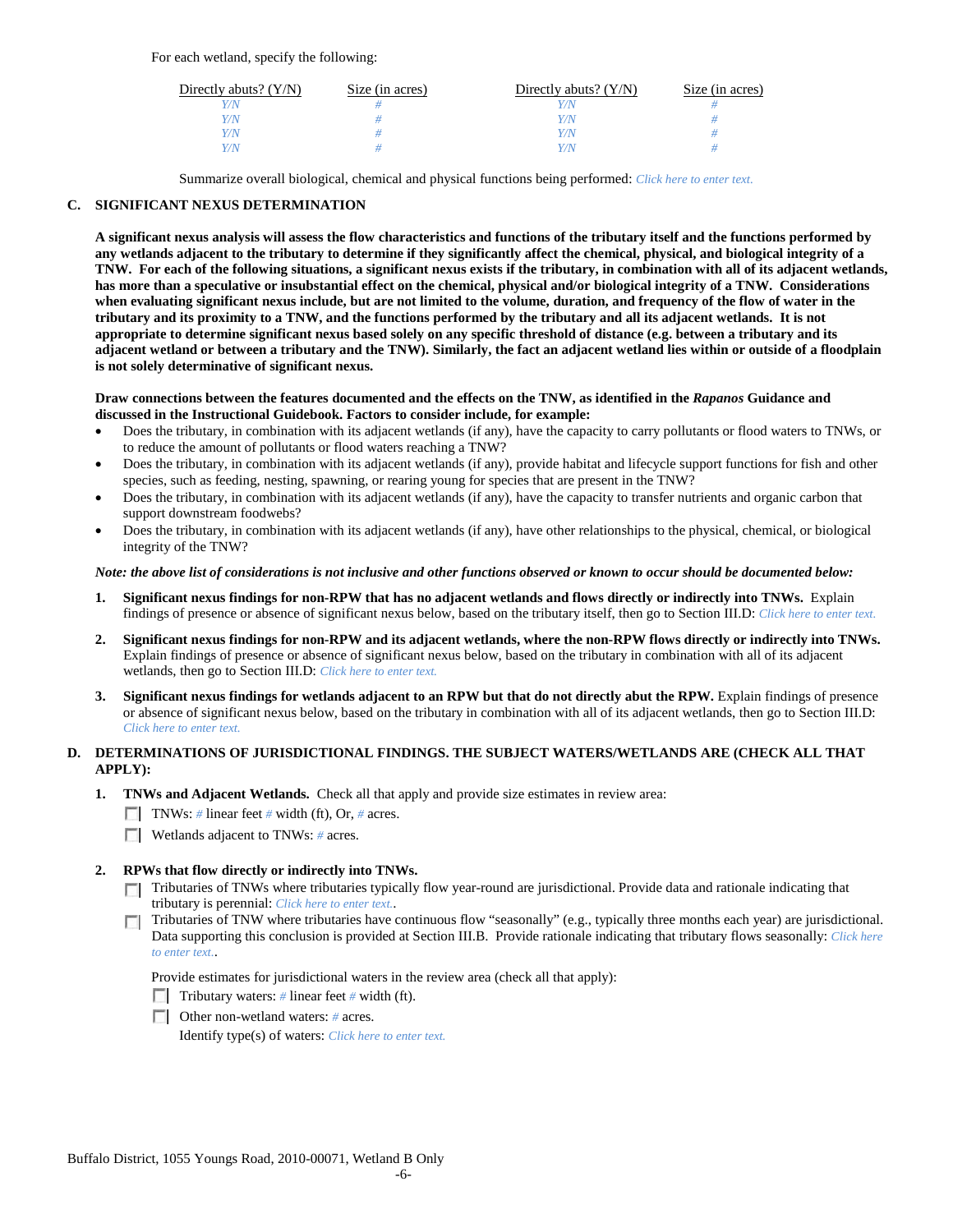## **3. Non-RPWs[8](#page-6-0) that flow directly or indirectly into TNWs.**

Waterbody that is not a TNW or an RPW, but flows directly or indirectly into a TNW, and it has a significant nexus with a TNW is jurisdictional. Data supporting this conclusion is provided at Section III.C.

Provide estimates for jurisdictional waters within the review area (check all that apply):

- **Tributary waters:** # linear feet # width (ft).
- Other non-wetland waters: # acres. Identify type(s) of waters: *Click here to enter text.*
- **4. Wetlands directly abutting an RPW that flow directly or indirectly into TNWs.**
	- **Wetlands directly abut RPW and thus are jurisdictional as adjacent wetlands.** 
		- $\Box$  Wetlands directly abutting an RPW where tributaries typically flow year-round. Provide data and rationale indicating that tributary is perennial in Section III.D.2, above. Provide rationale indicating that wetland is directly abutting an RPW: *Click here to enter text.*
		- Wetlands directly abutting an RPW where tributaries typically flow "seasonally." Provide data indicating that tributary is seasonal in Section III.B and rationale in Section III.D.2, above. Provide rationale indicating that wetland is directly abutting an RPW: *Click here to enter text.*

Provide acreage estimates for jurisdictional wetlands in the review area: *#* acres.

- **5. Wetlands adjacent to but not directly abutting an RPW that flow directly or indirectly into TNWs.**
	- $\Box$  Wetlands that do not directly abut an RPW, but when considered in combination with the tributary to which they are adjacent and with similarly situated adjacent wetlands, have a significant nexus with a TNW are jurisidictional. Data supporting this conclusion is provided at Section III.C.

Provide acreage estimates for jurisdictional wetlands in the review area: *#* acres.

- **6. Wetlands adjacent to non-RPWs that flow directly or indirectly into TNWs.** 
	- Wetlands adjacent to such waters, and have when considered in combination with the tributary to which they are adjacent  $\sim$ and with similarly situated adjacent wetlands, have a significant nexus with a TNW are jurisdictional. Data supporting this conclusion is provided at Section III.C.

Provide estimates for jurisdictional wetlands in the review area: *#* acres.

**7. Impoundments of jurisdictional waters. [9](#page-6-1)**

As a general rule, the impoundment of a jurisdictional tributary remains jurisdictional.

- Demonstrate that impoundment was created from "waters of the U.S.," or
- Demonstrate that water meets the criteria for one of the categories presented above (1-6), or
- n Demonstrate that water is isolated with a nexus to commerce (see E below).
- **E. ISOLATED [INTERSTATE OR INTRA-STATE] WATERS, INCLUDING ISOLATED WETLANDS, THE USE, DEGRADATION OR DESTRUCTION OF WHICH COULD AFFECT INTERSTATE COMMERCE, INCLUDING ANY SUCH WATERS (CHECK ALL THAT APPLY):[10](#page-6-2)**
	- which are or could be used by interstate or foreign travelers for recreational or other purposes.
	- from which fish or shellfish are or could be taken and sold in interstate or foreign commerce.
	- which are or could be used for industrial purposes by industries in interstate commerce.
	- Interstate isolated waters.Explain: *Click here to enter text.*
	- Other factors.Explain: *Click here to enter text.*

#### **Identify water body and summarize rationale supporting determination:** *Click here to enter text.*

Provide estimates for jurisdictional waters in the review area (check all that apply):

- Tributary waters: # linear feet # width (ft).
- Other non-wetland waters: *#* acres.

Identify type(s) of waters: *Click here to enter text.*

Wetlands: *#* acres.

 $\frac{1}{8}$ See Footnote # 3.

<span id="page-6-1"></span><span id="page-6-0"></span><sup>&</sup>lt;sup>9</sup> To complete the analysis refer to the key in Section III.D.6 of the Instructional Guidebook.

<span id="page-6-2"></span><sup>&</sup>lt;sup>10</sup> Prior to asserting or declining CWA jurisdiction based solely on this category, Corps Districts will elevate the action to Corps and EPA HQ for review consistent with the process described in the Corps/EPA *Memorandum Regarding CWA Act Jurisdiction Following Rapanos.*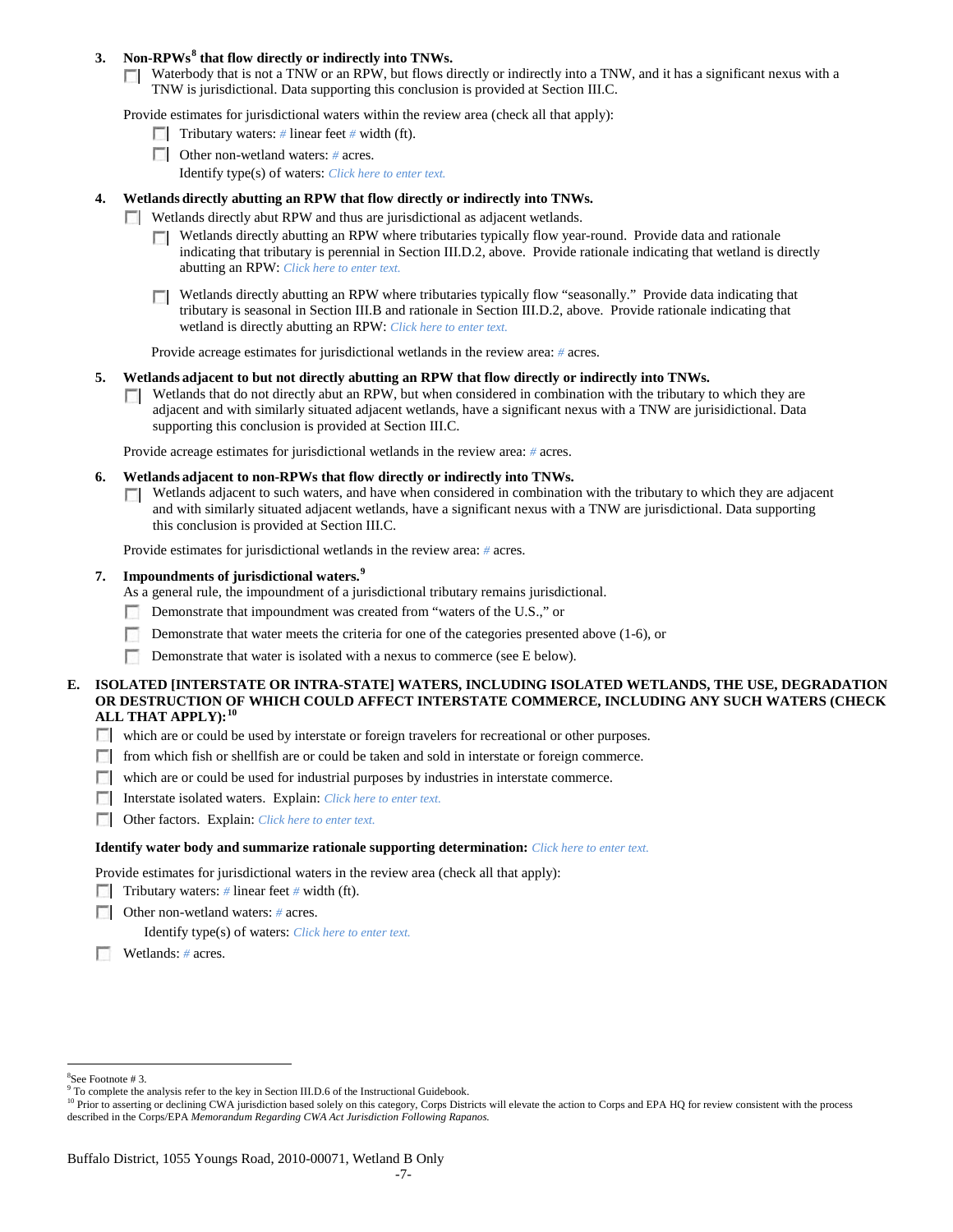| F. |                                                                                                                                                                                                                                                                                                                                                                                                      | NON-JURISDICTIONAL WATERS, INCLUDING WETLANDS (CHECK ALL THAT APPLY):                                                                                                                                                                                              |  |  |  |  |  |
|----|------------------------------------------------------------------------------------------------------------------------------------------------------------------------------------------------------------------------------------------------------------------------------------------------------------------------------------------------------------------------------------------------------|--------------------------------------------------------------------------------------------------------------------------------------------------------------------------------------------------------------------------------------------------------------------|--|--|--|--|--|
|    |                                                                                                                                                                                                                                                                                                                                                                                                      | If potential wetlands were assessed within the review area, these areas did not meet the criteria in the 1987 Corps of Engineers<br>Wetland Delineation Manual and/or appropriate Regional Supplements.                                                            |  |  |  |  |  |
|    | ⊽                                                                                                                                                                                                                                                                                                                                                                                                    | Review area included isolated waters with no substantial nexus to interstate (or foreign) commerce.                                                                                                                                                                |  |  |  |  |  |
|    |                                                                                                                                                                                                                                                                                                                                                                                                      | Prior to the Jan 2001 Supreme Court decision in "SWANCC," the review area would have been regulated based solely on the<br>⊽<br>"Migratory Bird Rule" (MBR).                                                                                                       |  |  |  |  |  |
|    | n                                                                                                                                                                                                                                                                                                                                                                                                    | Waters do not meet the "Significant Nexus" standard, where such a finding is required for jurisdiction. Explain: Click here to enter text.                                                                                                                         |  |  |  |  |  |
|    | г                                                                                                                                                                                                                                                                                                                                                                                                    | Other: (explain, if not covered above): Click here to enter text.                                                                                                                                                                                                  |  |  |  |  |  |
|    | Provide acreage estimates for non-jurisdictional waters in the review area, where the sole potential basis of jurisdiction is the MBR factors<br>(i.e., presence of migratory birds, presence of endangered species, use of water for irrigated agriculture), using best professional judgment<br>(check all that apply):<br>Non-wetland waters (i.e., rivers, streams): # linear feet # width (ft). |                                                                                                                                                                                                                                                                    |  |  |  |  |  |
|    |                                                                                                                                                                                                                                                                                                                                                                                                      |                                                                                                                                                                                                                                                                    |  |  |  |  |  |
|    | Lakes/ponds: $# \, \text{acres.}$                                                                                                                                                                                                                                                                                                                                                                    |                                                                                                                                                                                                                                                                    |  |  |  |  |  |
|    | Other non-wetland waters: # acres. List type of aquatic resource: Click here to enter text                                                                                                                                                                                                                                                                                                           |                                                                                                                                                                                                                                                                    |  |  |  |  |  |
|    | Wetlands: 0.12 acres.                                                                                                                                                                                                                                                                                                                                                                                |                                                                                                                                                                                                                                                                    |  |  |  |  |  |
|    | Provide acreage estimates for non-jurisdictional waters in the review area that do not meet the "Significant Nexus" standard, where such a<br>finding is required for jurisdiction (check all that apply):                                                                                                                                                                                           |                                                                                                                                                                                                                                                                    |  |  |  |  |  |
|    |                                                                                                                                                                                                                                                                                                                                                                                                      | Non-wetland waters (i.e., rivers, streams): $\#$ linear feet $\#$ width (ft).                                                                                                                                                                                      |  |  |  |  |  |
|    |                                                                                                                                                                                                                                                                                                                                                                                                      | Lakes/ponds: $# \, \text{acres.}$                                                                                                                                                                                                                                  |  |  |  |  |  |
|    |                                                                                                                                                                                                                                                                                                                                                                                                      | Other non-wetland waters: # acres. List type of aquatic resource: Click here to enter text                                                                                                                                                                         |  |  |  |  |  |
|    |                                                                                                                                                                                                                                                                                                                                                                                                      | Wetlands: # acres.                                                                                                                                                                                                                                                 |  |  |  |  |  |
|    |                                                                                                                                                                                                                                                                                                                                                                                                      | <b>SECTION IV: DATA SOURCES.</b>                                                                                                                                                                                                                                   |  |  |  |  |  |
|    |                                                                                                                                                                                                                                                                                                                                                                                                      | A. SUPPORTING DATA. Data reviewed for JD (check all that apply - checked items shall be included in case file and, where checked and                                                                                                                               |  |  |  |  |  |
|    |                                                                                                                                                                                                                                                                                                                                                                                                      | requested, appropriately reference sources below):<br>Maps, plans, plots or plat submitted by or on behalf of the applicant/consultant: Click here to enter text.                                                                                                  |  |  |  |  |  |
|    | п                                                                                                                                                                                                                                                                                                                                                                                                    | Data sheets prepared/submitted by or on behalf of the applicant/consultant.                                                                                                                                                                                        |  |  |  |  |  |
|    |                                                                                                                                                                                                                                                                                                                                                                                                      | Office concurs with data sheets/delineation report.                                                                                                                                                                                                                |  |  |  |  |  |
|    |                                                                                                                                                                                                                                                                                                                                                                                                      | Office does not concur with data sheets/delineation report.                                                                                                                                                                                                        |  |  |  |  |  |
|    |                                                                                                                                                                                                                                                                                                                                                                                                      | Data sheets prepared by the Corps: Click here to enter text.                                                                                                                                                                                                       |  |  |  |  |  |
|    |                                                                                                                                                                                                                                                                                                                                                                                                      | Corps navigable waters' study: Click here to enter text.                                                                                                                                                                                                           |  |  |  |  |  |
|    | U.S. Geological Survey Hydrologic Atlas: Click here to enter text.                                                                                                                                                                                                                                                                                                                                   |                                                                                                                                                                                                                                                                    |  |  |  |  |  |
|    |                                                                                                                                                                                                                                                                                                                                                                                                      | USGS NHD data.                                                                                                                                                                                                                                                     |  |  |  |  |  |
|    |                                                                                                                                                                                                                                                                                                                                                                                                      | USGS 8 and 12 digit HUC maps.                                                                                                                                                                                                                                      |  |  |  |  |  |
|    | V.                                                                                                                                                                                                                                                                                                                                                                                                   | U.S. Geological Survey map(s). Cite scale & quad name: 1:24000, Lancaster, NY                                                                                                                                                                                      |  |  |  |  |  |
|    | ⊽                                                                                                                                                                                                                                                                                                                                                                                                    | USDA Natural Resources Conservation Service Soil Survey. Citation: Erie County, New York                                                                                                                                                                           |  |  |  |  |  |
|    | ⊽                                                                                                                                                                                                                                                                                                                                                                                                    | National wetlands inventory map(s). Cite name: Lancaster, NY                                                                                                                                                                                                       |  |  |  |  |  |
|    | г                                                                                                                                                                                                                                                                                                                                                                                                    | State/Local wetland inventory map(s): Click here to enter text.                                                                                                                                                                                                    |  |  |  |  |  |
|    | п                                                                                                                                                                                                                                                                                                                                                                                                    | FEMA/FIRM maps: Click here to enter text.                                                                                                                                                                                                                          |  |  |  |  |  |
|    | п                                                                                                                                                                                                                                                                                                                                                                                                    | 100-year Floodplain Elevation is: Click here to enter text. (National Geodectic Vertical Datum of 1929)                                                                                                                                                            |  |  |  |  |  |
|    |                                                                                                                                                                                                                                                                                                                                                                                                      | Photographs: $\vert \vec{v} \vert$ Aerial (Name & Date): Internet imagery (Google, Bing)                                                                                                                                                                           |  |  |  |  |  |
|    | п                                                                                                                                                                                                                                                                                                                                                                                                    | Other (Name & Date): Photographs taken by Corps personnel and also submitted by adjacent property owners.<br>or $\overline{\mathbf{v}}$                                                                                                                            |  |  |  |  |  |
|    | г                                                                                                                                                                                                                                                                                                                                                                                                    | Previous determination(s). File no. and date of response letter: Click here to enter text.                                                                                                                                                                         |  |  |  |  |  |
|    | п                                                                                                                                                                                                                                                                                                                                                                                                    | Applicable/supporting case law: Click here to enter text.                                                                                                                                                                                                          |  |  |  |  |  |
|    | п                                                                                                                                                                                                                                                                                                                                                                                                    | Applicable/supporting scientific literature: Click here to enter text.                                                                                                                                                                                             |  |  |  |  |  |
|    | г                                                                                                                                                                                                                                                                                                                                                                                                    | Other information (please specify): Click here to enter text.                                                                                                                                                                                                      |  |  |  |  |  |
|    |                                                                                                                                                                                                                                                                                                                                                                                                      | B. ADDITIONAL COMMENTS TO SUPPORT JD: This area was previously delineated in 2010 along with other wetlands on the site.<br>During the previous delineation. Wetland B was identified as Wetland A. All waters were determined to be isolated and outside of Corps |  |  |  |  |  |

**During the previous delineation, Wetland B was identified as Wetland A. All waters were determined to be isolated and outside of Corps jurisdiction. However, in early 2014, the Corps received a request to reconsider the 2010 determination, including additional photographs, video and other documentation purporting a connection between the wetlands and Brush Creek. Based upon this information, the Corps visited the site in April, 2014. The site visit showed that water from other wetlands was flowing into one of the rear yard drains. A dye test conducted by the adjacent property owners showed that water from that drain eventually entered Brush Creek. No flow or evidence of flow, however, was observed leaving Wetland B. Subsequent to the April 2014 site visit, the applicant**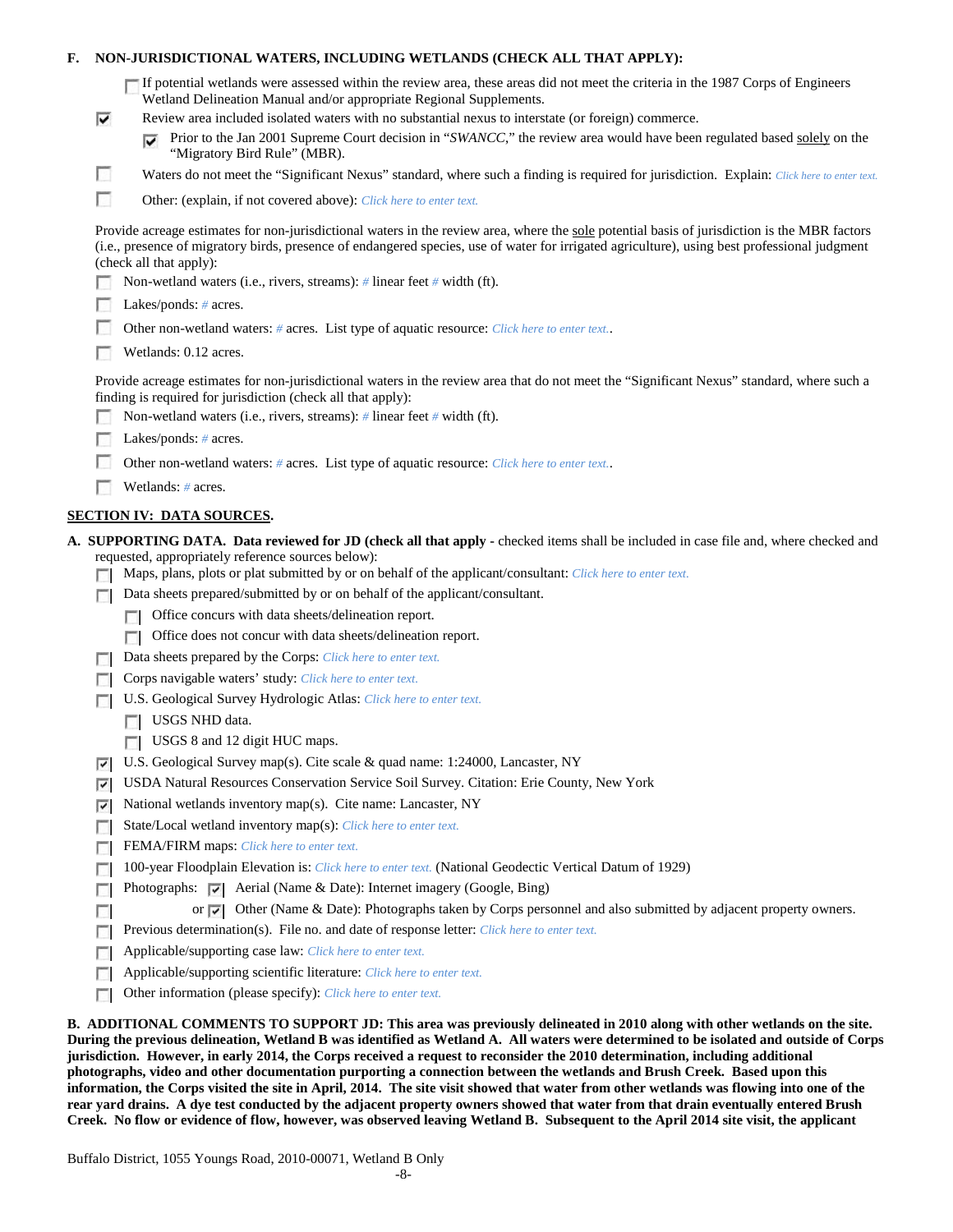**voluntarily refrained from completing any work on the site pending further investigation of the wetlands. Due to the impending expiration of the 2010 determination (Feburary 2015), a new delineation was performed on the site in the summer of 2014. The Corps visited the site in October, 2014 to verify the flagged boundary. A final delineation map was submitted to the Corps in December 2014, along with a request for an approved JD for Wetland B and a preliminary JD for the remainder of the on-site wetlands. Based upon the submitted documentation, review of all the material supplied by the adjacent property owners, and the on site observations of two site visits, one of which was performed during very high water conditions, I have determined that Wetland B is an intrastate, isolated water with no nexus to interstate commerce. None of the 328.3(a)(3)(i-iii) factors are relevant for Wetland B. This wetland does not support recreational or other use by interstate travelers, nor does it provide habitat for fish or shellfish. The remaining wetlands on the site will be addressed as a preliminary JD as requested by the applicant.**